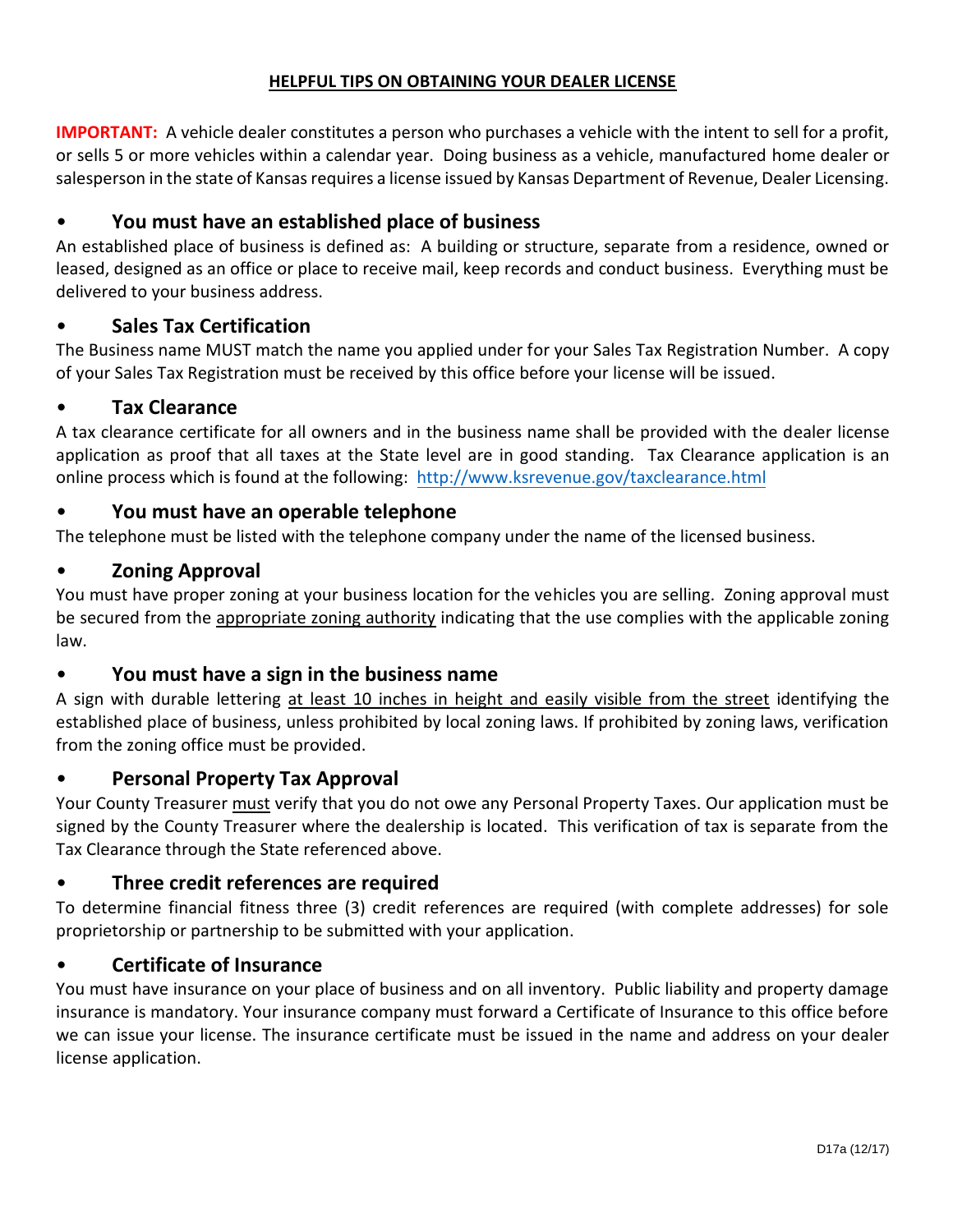# • **Articles of Corporation**

If your business is an entity other than sole proprietor or partnership, a copy of the Articles of Incorporation filed with the Secretary of State in Kansas must be provided along with proof of current registration. You may use *[kssos.org](http://kssos.org)* to print proof of current registration.

#### • **Surety Bond**

You are required to obtain and maintain a \$50,000 Surety Bond. You may satisfy this requirement by depositing with the State Treasurer cash, negotiable bonds of the United States or the State of Kansas in lieu of obtaining a Surety Bond. Exceptions to the bonding requirement are: Manufacturers, Distributors, Factory Branches, Lending Agencies, and Manufactured Home Dealers. A bond, when issued is conditioned upon the applicant of licensee complying with the provisions of the applicable statutes. The bond or other securities may be used for an indemnity for any loss sustained, by any person, by reason of any act by the licensee which constitutes grounds for a suspension or revocation of the license.

• If you are filing as a Corporation: The bond should be written in the corporate name only. \*A copy of your Kansas Secretary of State Corporation papers listing your corporate officers must accompany your bond.

• If you are filing as a Partnership: the bond should be written in ALL owners names d.b.a. dealership name.

• If you are filing as an Individual/Sole Prop: The bond should be written in the owner name d.b.a. dealership name.

#### • **New/Used Vehicle Dealer Application**

If you are applying for a new/used license, please allow 6-8 weeks for processing your application. Review K.S.A. 8-2430 for requirements to post relevant market area changes in the Kansas Register. You will need to follow the requirements of this law and provide us the certified mailed letter of intent before you can prepare the posing for the Kansas Register as required by law.

#### • **Dealer Inventory**

Newly licensed dealers are eligible for 3 plates per plate type (auto/truck, motorcycle, trailer plates) to begin. Their business may require more dealer plates and can be requested if sales warrant additional plates to be issued, or they may request Full Use Plates (limit of 10). Dealers must have 5 sales per plate type to maintain or increase their plate quantity. The first auto/motorcycle plate is \$275.50; each additional plate is \$30.50. Manufactured Home and Trailer plates are \$25.50 each. Full Use plates are \$350.50; 1 auto/truck or motorcycle plate must be issued prior to requesting any Full Use Plate inventory.

#### • **Training**

Once a completed application, all supporting documents and fees have been received the application will be reviewed for compliance. When the license is ready to be issued you will be scheduled for Dealer Training and will receive the invitation for class via the email listed on the application. Upon completion of the class you will receive your Dealer License.

**REMINDER:** Please submit all supporting documentation with the completed application and fees together to avoid delayed processing. Maintain a copy of all documents for your records.

For any additional questions please contact Dealer Licensing at kdor dealers.licensing@ks.gov or 785-296-3621, opt. 6.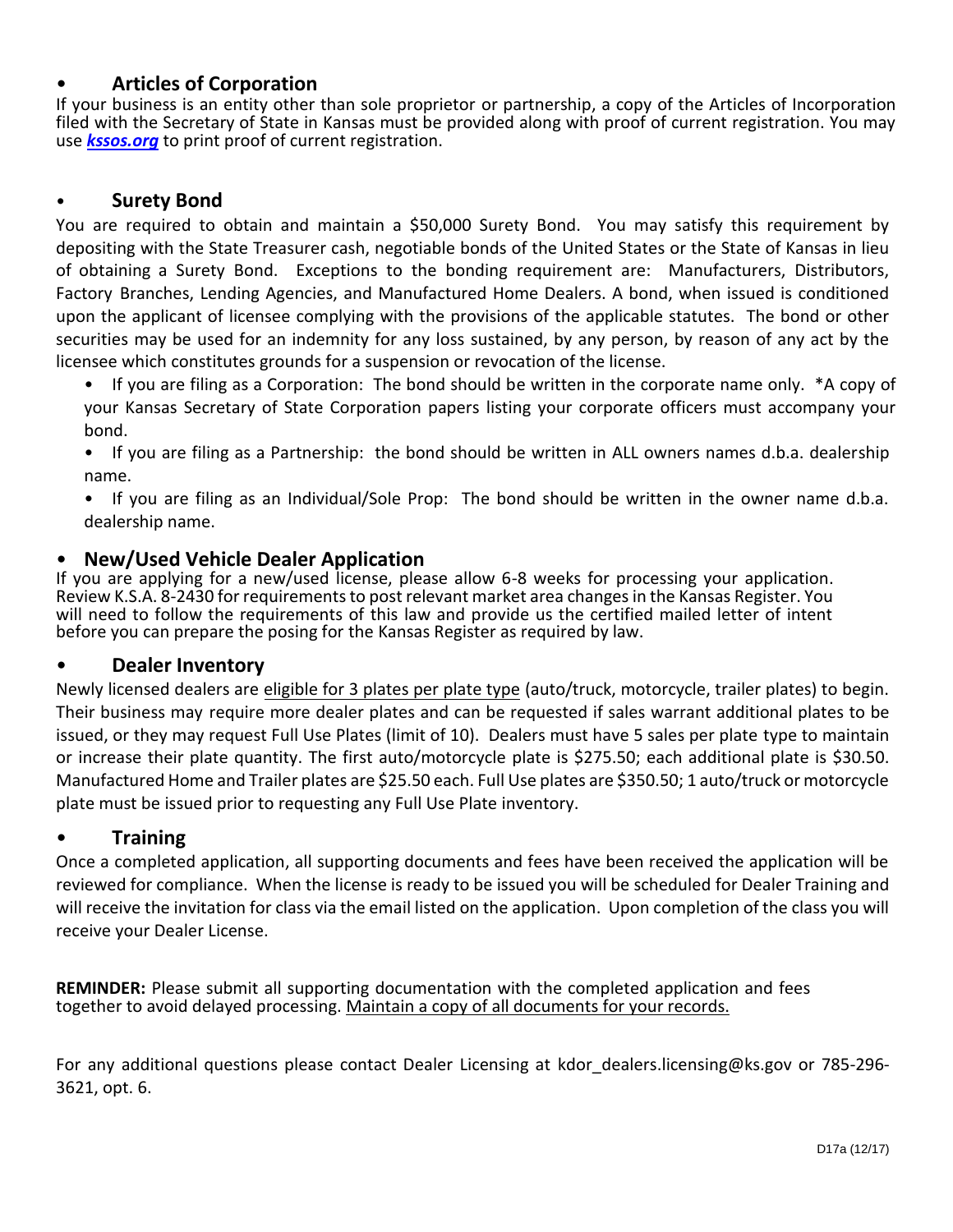## **Kansas Department of Revenue Application for a Vehicle Dealer License F#** \_\_\_\_\_\_\_\_\_

[www.ksrevenue.](http://www.ksrevenue.org/)gov

| 1st Auto/MC Tag Fee □AU □MCL                                             |                   | \$275.50      | Check One License Type per Application:                                                                                                                                                                                                 |                   |                                                                                                                                                                                                                                |      |
|--------------------------------------------------------------------------|-------------------|---------------|-----------------------------------------------------------------------------------------------------------------------------------------------------------------------------------------------------------------------------------------|-------------------|--------------------------------------------------------------------------------------------------------------------------------------------------------------------------------------------------------------------------------|------|
| Addt'l Auto Plate(s)                                                     | @ \$30.50 ea.     | \$            | □ New/Used Vehicle Dealer                                                                                                                                                                                                               |                   | \$75 □ Distributor                                                                                                                                                                                                             | \$75 |
| Addt'l MC Plate(s)                                                       | @ \$30.50 ea.     | \$            | □ Used Vehicle Dealer                                                                                                                                                                                                                   |                   | \$75 □ Distributor Branch                                                                                                                                                                                                      | \$75 |
| Mfg. Home Plate(s)                                                       | @ \$25.50 ea.     | \$            | □ Salvage Vehicle Dealer                                                                                                                                                                                                                |                   | \$75 □ Factory Branch                                                                                                                                                                                                          | \$75 |
| Trailer Plate(s)                                                         | @ \$25.50 ea.     | \$            | □ Wholesale Vehicle Dealer                                                                                                                                                                                                              |                   | \$75 □ Lending Agency                                                                                                                                                                                                          | \$50 |
| <b>Plate Subtotal</b>                                                    |                   | \$            | Auction Motor Vehicle Dealer                                                                                                                                                                                                            |                   | \$75 □ Used RV Broker                                                                                                                                                                                                          | \$75 |
| Full Use Plate(s)                                                        | @ \$350.50 ea. \$ |               | □ Insurance Company                                                                                                                                                                                                                     |                   | \$75 □ Vehicle Crusher                                                                                                                                                                                                         | \$75 |
| Supplemental Location Fee (\$35)                                         |                   | $\frac{1}{2}$ | □ Salvage Pool                                                                                                                                                                                                                          |                   | \$75 □ Vehicle Recycler                                                                                                                                                                                                        | \$75 |
| License Fee                                                              |                   | $\frac{1}{2}$ | $\Box$ 1 <sup>st</sup> /2 <sup>nd</sup> Stage Manufacturer                                                                                                                                                                              |                   | \$225 □ Rebuilder                                                                                                                                                                                                              | \$75 |
| <b>Total Fee Due</b>                                                     |                   | \$            | □ 1 <sup>st</sup> /2 <sup>nd</sup> Stage Convertor                                                                                                                                                                                      | \$50              | □ Scrap Metal Recycler \$75                                                                                                                                                                                                    |      |
| 1. Applicant Information:                                                |                   |               |                                                                                                                                                                                                                                         |                   |                                                                                                                                                                                                                                |      |
| Business:                                                                |                   |               |                                                                                                                                                                                                                                         |                   |                                                                                                                                                                                                                                |      |
| DBA (If applicable):                                                     |                   |               |                                                                                                                                                                                                                                         |                   |                                                                                                                                                                                                                                |      |
| <b>Business Address:</b>                                                 |                   |               |                                                                                                                                                                                                                                         |                   |                                                                                                                                                                                                                                |      |
| City:                                                                    |                   |               | County: the country of the country of the country of the country of the country of the country of the country of the country of the country of the country of the country of the country of the country of the country of the<br>State: |                   | Zip: the contract of the contract of the contract of the contract of the contract of the contract of the contract of the contract of the contract of the contract of the contract of the contract of the contract of the contr |      |
| <b>Business Phone:</b>                                                   |                   | Fax:          |                                                                                                                                                                                                                                         | Cell Phone:       |                                                                                                                                                                                                                                |      |
| (Business phone must be in the business name and with the phone company) |                   |               |                                                                                                                                                                                                                                         |                   |                                                                                                                                                                                                                                |      |
|                                                                          |                   |               | Email Address <b>Committee Committee Committee Committee Committee Committee Committee Committee Committee Committee</b>                                                                                                                |                   |                                                                                                                                                                                                                                |      |
| (A copy of your Sales Tax Registration Certificate must be attached)     |                   |               |                                                                                                                                                                                                                                         |                   |                                                                                                                                                                                                                                |      |
|                                                                          |                   |               | 2. Business Type (Check One): If you are an out-of-state corporation please contact the Kansas Secretary of State's Office at 785-296-4564 to register as a Foreign Corporation with the State of Kansas. * Must attach a copy          |                   |                                                                                                                                                                                                                                |      |
|                                                                          |                   |               | papers. OIndividual (Sole Proprietor) OPartnership O Corporation* OLimited Liability* LTD Company* O Limited Liability Co*                                                                                                              |                   |                                                                                                                                                                                                                                |      |
|                                                                          |                   |               |                                                                                                                                                                                                                                         |                   |                                                                                                                                                                                                                                |      |
| A copy of the Secretary of State papers are enclosed:                    |                   |               | Yes $\square$<br>$N/A$ $\square$                                                                                                                                                                                                        |                   |                                                                                                                                                                                                                                |      |
| Business letterhead. Copy of these credit references are enclosed:       |                   |               | 3. If your entity type is Individual or Partnership, you are required to submit three credit references which must be on their<br>Yes $\Box$                                                                                            |                   | $N/A$ $\square$                                                                                                                                                                                                                |      |
| President, Secretary and Treasurer.                                      |                   |               | 4. Business Owner Information: When a corporation is owned by more than 20 stockholders, such corporation may list the President, Vice                                                                                                  |                   |                                                                                                                                                                                                                                |      |
| <b>Name</b>                                                              | <b>Address</b>    |               | <b>Phone</b>                                                                                                                                                                                                                            | <b>Birth Date</b> | <b>SSN</b>                                                                                                                                                                                                                     | Sex  |
|                                                                          |                   |               |                                                                                                                                                                                                                                         |                   |                                                                                                                                                                                                                                |      |
|                                                                          |                   |               |                                                                                                                                                                                                                                         |                   |                                                                                                                                                                                                                                |      |
|                                                                          |                   |               |                                                                                                                                                                                                                                         |                   |                                                                                                                                                                                                                                |      |
|                                                                          |                   |               |                                                                                                                                                                                                                                         |                   |                                                                                                                                                                                                                                |      |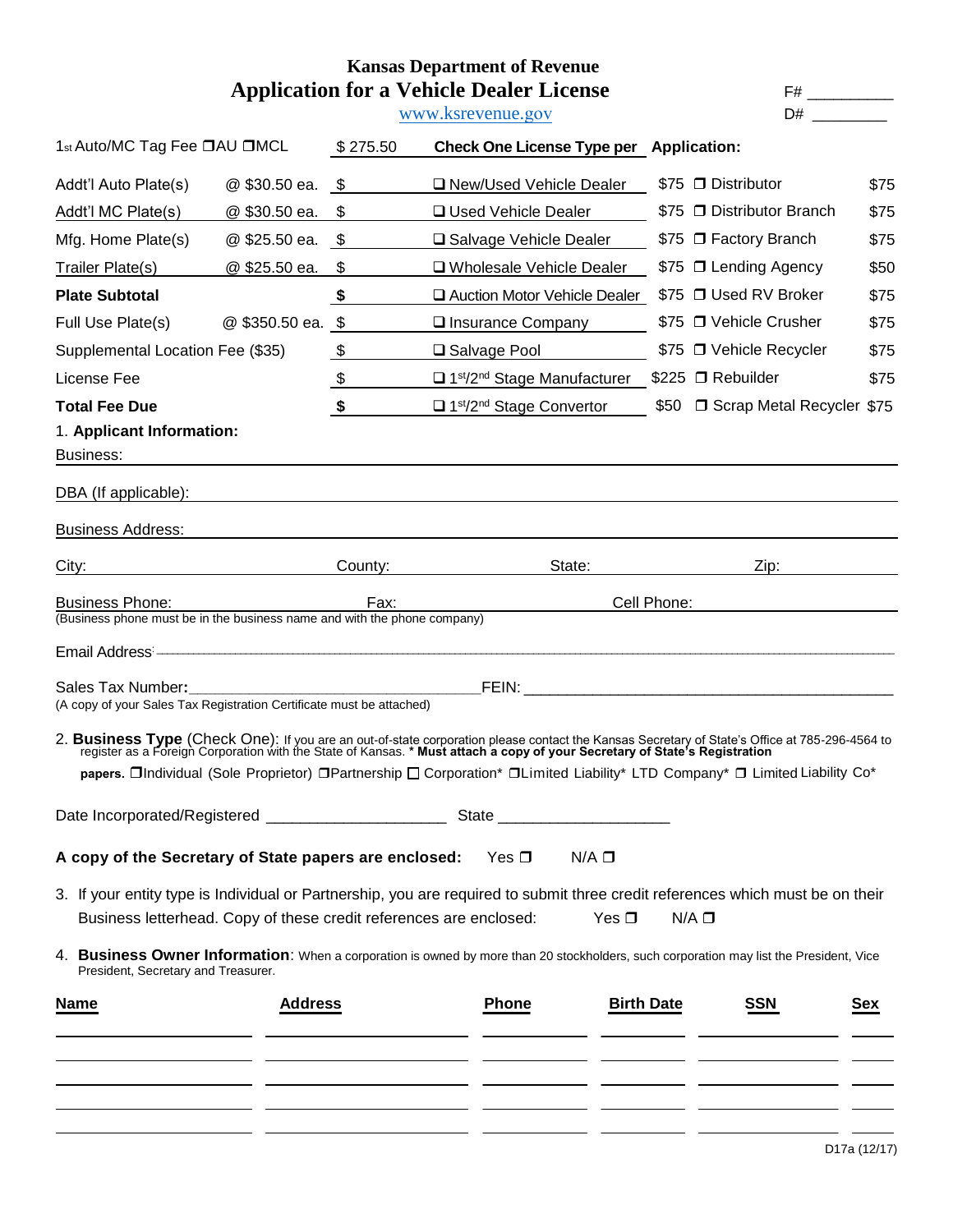- 5. If you are applying for a **New/Used Vehicle Dealer License**, pursuant to K.S.A. 8-2430 you must submit a written notice by Certified Mail to the Director of Vehicles of your intention to add a new line-make at your intended location, You must also state the date of proposed addition, identify all new vehicle dealers who are franchised to sell same line-make vehicles in the relevant market area and provide a short statement of evidence in meeting the burden of proof for establishing the line-make addition. **A completed D-100 New Franchise Certification must be filed with the Division of Vehicles for each franchise agreement in place.** All Manufacturers must be licensed with the State of Kansas as a 1<sup>st</sup>/2<sup>nd</sup> Stage Manufacturer in order for the franchise agreements to be approved.
- 6. If you are applying for a **Salvage Vehicle Dealer**, pursuant to K.S.A. 244(t), you must submit D-35 KDOT Certification of Compliance certified by the Kansas Department of Transportation.

| 7. Have you ever been licensed as a vehicle dealer? Yes $\Box$ No $\Box$ If yes, Year(s) |       | D#            |  |
|------------------------------------------------------------------------------------------|-------|---------------|--|
| 8. Are you engaged in the vehicle business in any other location? Yes $\square$          |       | No $\Box$     |  |
| If yes, City                                                                             | State | Dealer number |  |

- 9. Have you ever been denied a dealer license or has your dealer license ever been suspended or revoked, either in this State or any other? Yes  $\Box$  No  $\Box$ 
	- If yes, give reason $\_$
- 10. In accordance with K.S.A. 8-2410(a)(21), state whether within the five years immediately preceding the date of filing this application you have been convicted of a felony? Yes  $\Box$  No  $\Box$
- 11. New or used vehicle dealers, wholesalers, brokers, salvage vehicle dealers, first or second stage manufacturers, first and second stage converters, salvage pool, vehicle recycler, rebuilder, vehicle crusher, scrap metal recycler must maintain an established place of business to be licensed. "Established place of business" means a building or structure, other than a building or structure all or part of which is occupied or used as a residence owned either in fee or leased and designated as an office or place to receive mail and keep records and conduct the routine of business. If such established place of business or lot is zoned, the correct business address and legal description of the property must be provided to the zoning authority, and proof that the proposed use complies with the applicable zoning law, ordinance or resolution must be furnished to the director by the applicant. If no zoning exists agent must indicate below. **Any area left blank will void zoning certification.**

|                                                                                                                                                                                                                                      | (Complete Business Name)    |                |                            |
|--------------------------------------------------------------------------------------------------------------------------------------------------------------------------------------------------------------------------------------|-----------------------------|----------------|----------------------------|
|                                                                                                                                                                                                                                      |                             |                | is in conformance with the |
|                                                                                                                                                                                                                                      | (Address, City, State, Zip) |                |                            |
|                                                                                                                                                                                                                                      |                             | , Kansas.      |                            |
|                                                                                                                                                                                                                                      |                             | (License Type) |                            |
| □ No Zoning Applicable (Above must be completed and signed by zoning agent and seal affixed to this document.)                                                                                                                       |                             |                |                            |
|                                                                                                                                                                                                                                      |                             |                |                            |
|                                                                                                                                                                                                                                      | Signature of Zoning Agent   | Title          | Date                       |
| Seal of<br>City or County                                                                                                                                                                                                            | Address of Zoning Office    |                |                            |
| Zoning Office                                                                                                                                                                                                                        | City                        | <b>State</b>   | Zip                        |
|                                                                                                                                                                                                                                      | Zoning Office Phone Number  |                | Zoning Office Fax Number   |
| Directions to the above location: <u>contract and the set of the set of the set of the set of the set of the set of the set of the set of the set of the set of the set of the set of the set of the set of the set of the set o</u> |                             |                |                            |